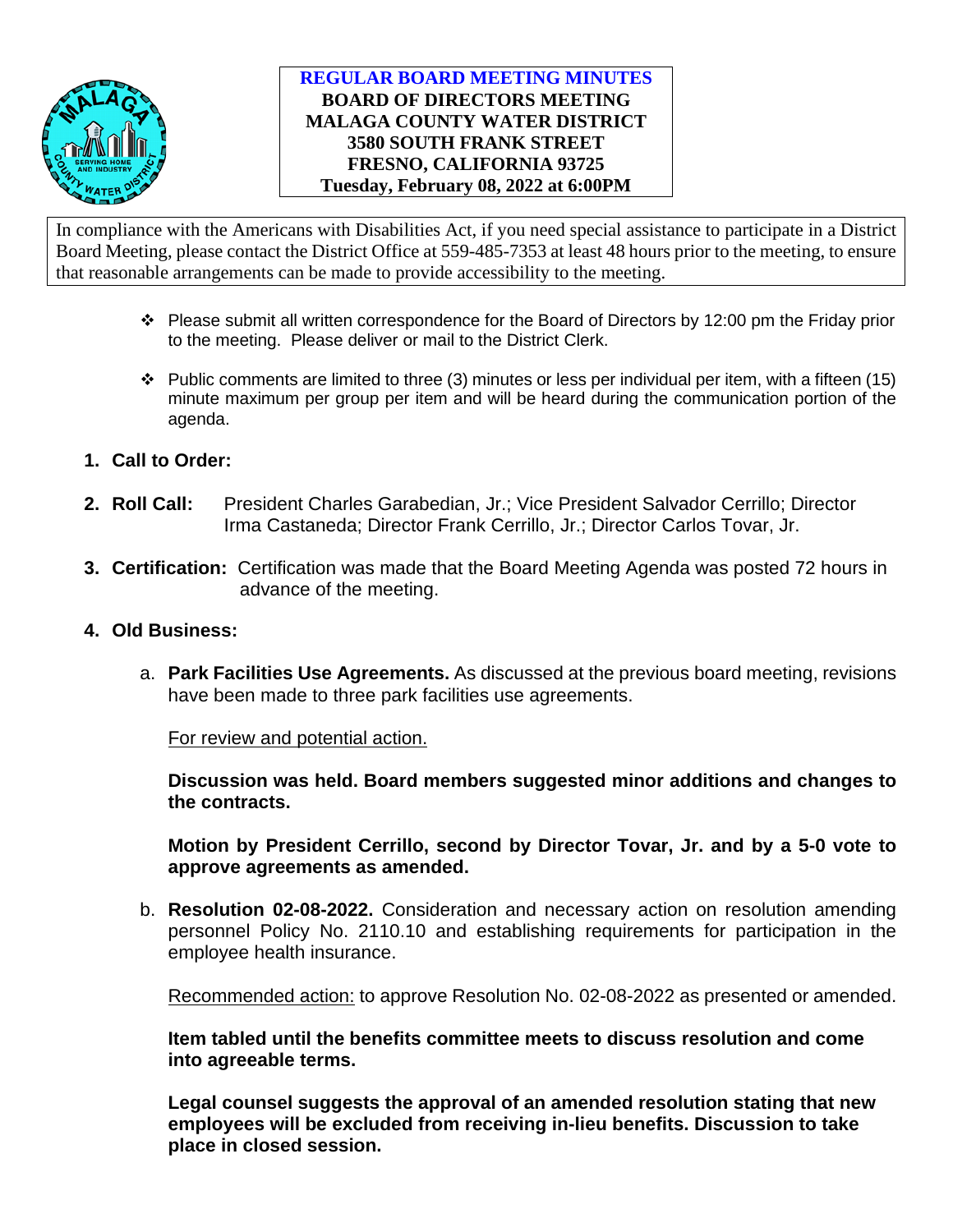## **Director Tovar, Jr. dismissed himself at 6:40pm.**

c. **Resolution 02-08-2022A.** Consideration and necessary action on a resolution for the purpose of submitting a Planning Grant Application to the State, giving authorizing the General Manager to sign and file, for and on behalf of the Entity, a Financial Assistance Application for a financing agreement from the State Water Resources Control Board for the planning, design, and construction of the Malaga County Water District Wastewater Treatment and Disposal Facilities Improvement Project.

Recommended action: to approve Resolution 02-08-2022A as presented or amended.

## **Motion by Vice President Cerrillo; Second by Director Cerrillo, jr. and by a 4-0 vote to approve Resolution No. 02-08-2022A as presented.**

d. **Resolution 02-08-2022B.** Consideration and necessary action on a Resolution of the Board of Directors to authorize the execution and delivery of an Installment Purchase Agreement with First Foundation Bank to refinance the 2010 City National Bank Installment Sale Agreement.

Recommended action: to approve Resolution No. 02-08-2022B as presented or amended.

**Motion by Vice President Cerrillo; Second by Director Castaneda and a 4-0 vote to approve Resolution No. 02-08-2022B as presented.** 

- **5. New Business:** none for this meeting.
- **6. Sherriff Report:**
	- a. Quarterly report from Elaine Montoya regarding crime activity in the community and surrounding areas. Information only.

**Discussion was held. Robberies continue to occur around the business community.**

- **7. Incorporation Reports: President Garabedian, Jr. will be sending a letter to Pacheco.**
- **8. Recreation Reports:**

**Recreation committee meeting is scheduled for February 9. Elections of new recreation committee chairpersons. Vice President Cerrillo would like to discuss the plans for Fiesta Day and for the creation of an all-year event calendar. Rec bingo, which was held on February 2, had a good turnout.** 

- **9. Engineer Reports:**
	- a. District Engineer Report.
	- b. CDBG Engineer Report:

#### **10.General Manager's Report:**

- a. Fresno County: ARPA funding to replace Well 5A.
- b. Well 3A Update.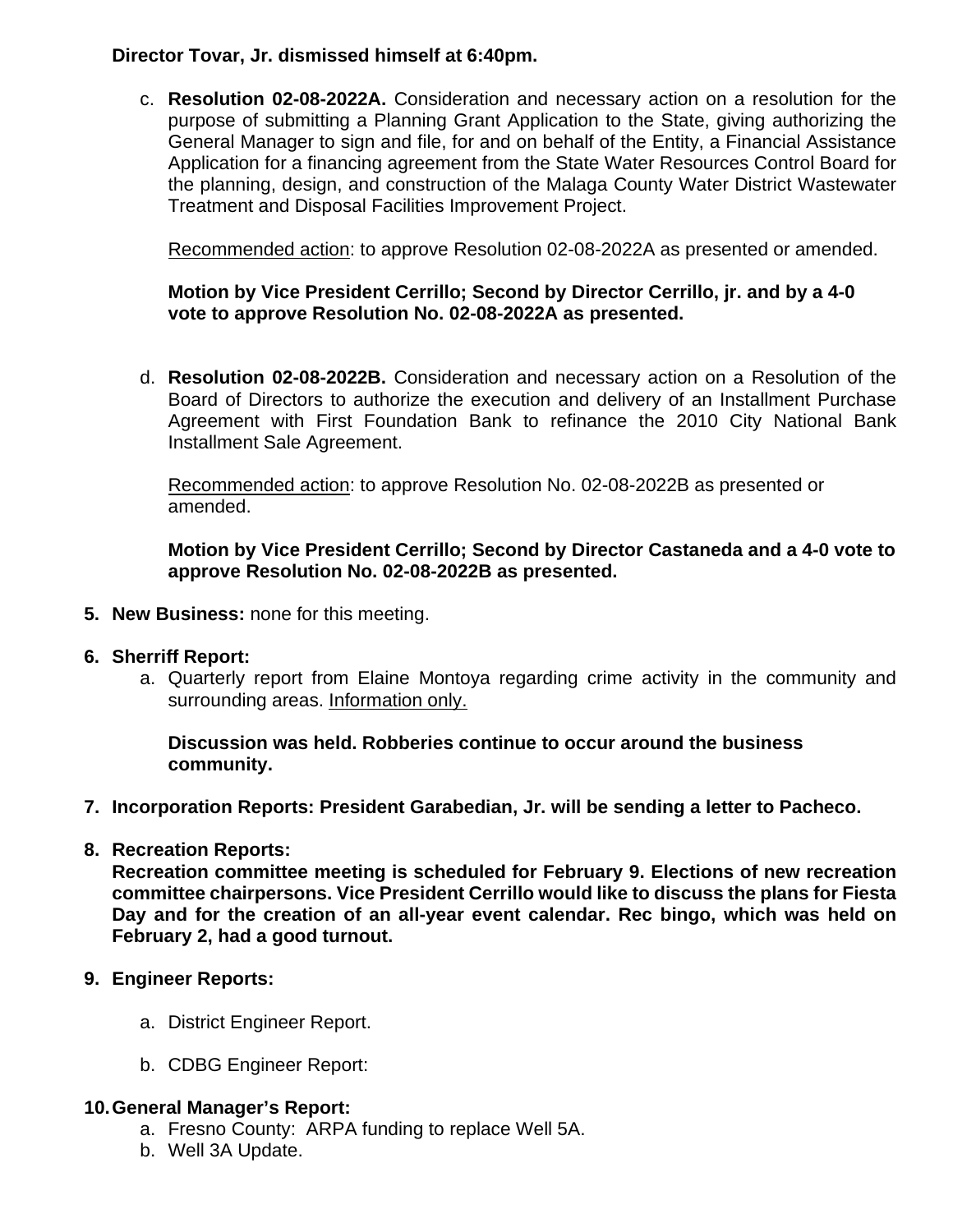- c. Staff will begin preparing the Districts bi-annual water supply report to present to the board at the upcoming board meeting of February 22.
- d. **District office restrictions. The GM asked for direction with continuing or discontinuing the closure of the office lobby to the public. Directors suggested to have doors open to the public with limited entry to avoid a crowded lobby. They also suggested the need to have a more secure front desk.**
- **11.President's Report: None for this meeting.**
- **12.Vice President's Report: VP Cerrillo reminded his fellow board members that the County of Fresno has sent out notices regarding form 700. He reported on his attendance to the grand opening of an apartment complex in Kerman courtesy of the County of Fresno.**
- **13.Director's Reports: None for this meeting.**
- **14.Legal Counsel Report: reserved for closed session.**

## **15.Communications:**

a. Written Communications: **none.**

b. Public Comment: *The Public may address the Malaga County Water District Board on item(s) of interest within the jurisdiction of the Board, not appearing on the agenda. The Board will listen to comments presented; however, in compliance with the Brown Act, the Board cannot take action on items that are not on the agenda. The public should address the Board on agenda items at the time they are addressed by the Board. All speakers are requested to wait until recognized by the Board President. All Comments will be limited to three (3) minutes or less per individual/group per item per meeting, with a fifteen (15) minutes maximum.*

- **16.Consent Agenda.** The items listed below in the Consent Agenda are routine in nature and are usually approved by a single vote. Prior to any action by the Board of Directors, any Board member may remove an item from the consent agenda for further discussion. Items removed from the Consent Agenda may be heard immediately following approval of the Consent Agenda or set aside for discussion and action after Regular Business.
	- a. Minutes of the Special Board Meeting of January 19, 2022.
	- b. Minutes of the Regular Board Meeting of January 25, 2022.
	- c. Financial Statements and Accounts Payable Reports.

Recommended action: To approve the Consent Agenda as presented or amended.

**Directors suggest the purchase of a boom lift as it would be more cost effective than to continue to rent.** 

**Motion by Vice President Cerrillo; Second by Director Cerrillo, Jr and by a 4-0 vote to approve the consent agenda as presented.** 

# **17.Closed Session: 8:08pm**

a. Public Employment Pursuant to Government Code Section 54957 Title: General Manager

**Came to open session at 8:38pm. Direction given to Legal Counsel to draft a resolution stating that new employees that new employees will not be eligible to receive in-lieu of health benefits.**